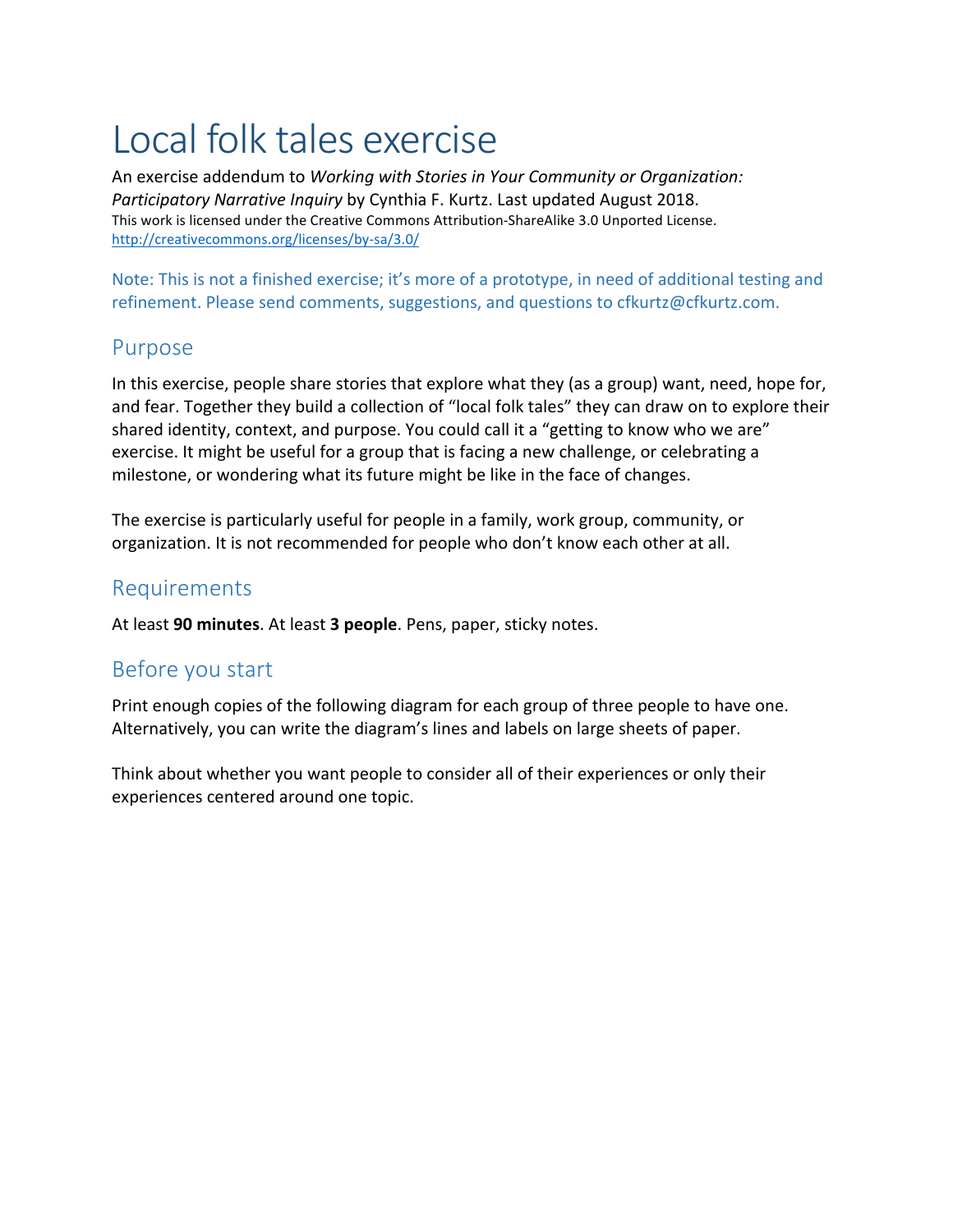

inconceivable

## 5 minutes – Introduce the exercise and form small groups

Show everyone the diagram. Explain that the vertical axis explores what *can* happen and the horizontal axis explores what people want to happen. If you chose a topic, introduce it now.

If you have more than three people, break up into small groups of three people each. Don't split up people who know each other well. You want shared experience to sit together.

## 5 minutes – Choose to explore the future or the past

Each group should choose one of these two questions to focus on together:

- 1. What happen?
- 2. What happen *again*?

They will be filling in the blank space in the question with each of the labels on the diagram, such as for example:

- 1. What *should not but probably will* happen?
- 2. What *should not but probably will* happen *again*?

Each of these questions is worth exploring. Each will appeal more to some people than others. Every group should decide which question they want to use. This time will also give groups the chance to absorb and understand the diagram as they look at it together.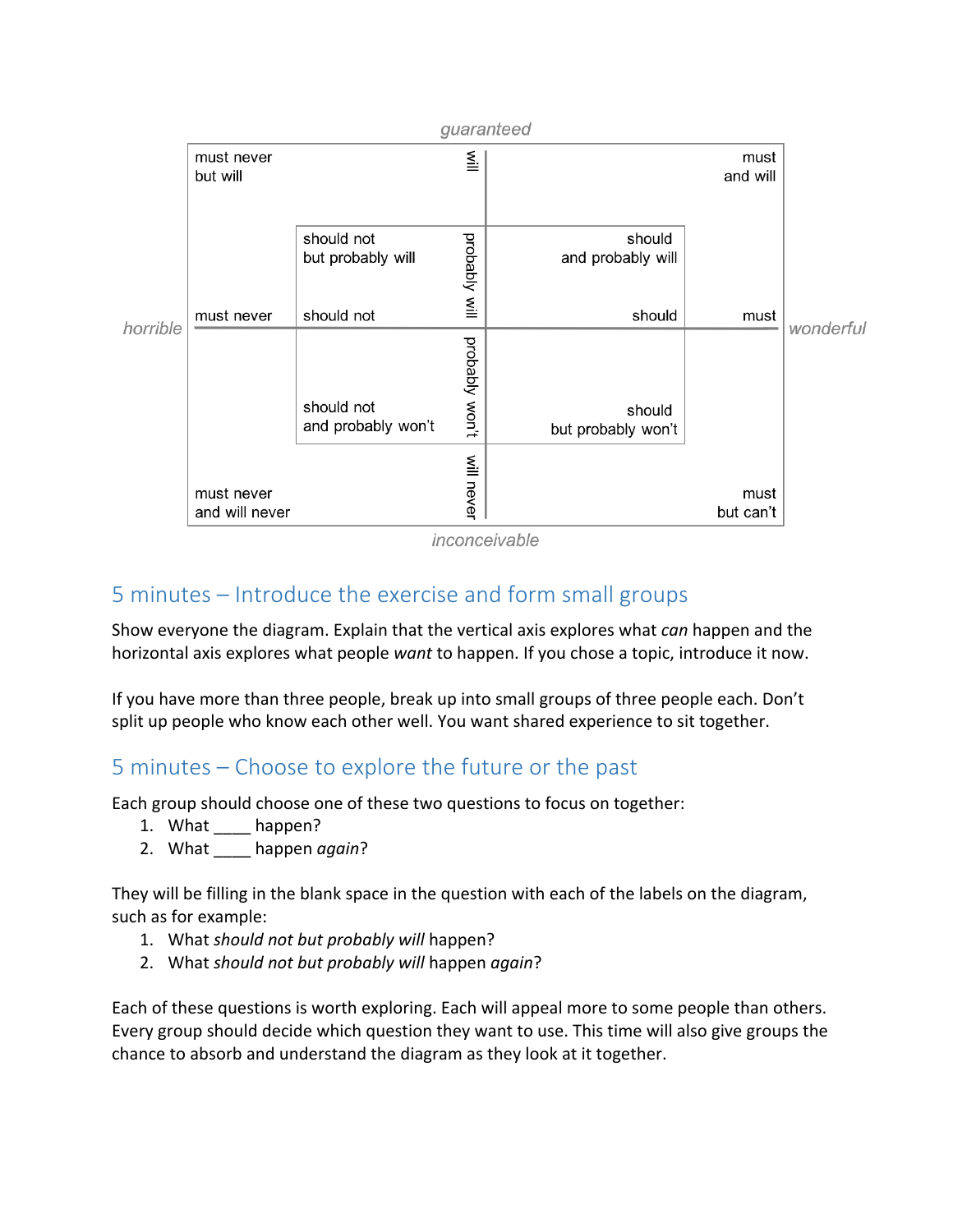Another option is to use both questions at once by telling whichever story comes to mind *first* for each label. (That's complicated, though, and most people will probably pick one question or the other to use.)

## $60$  minutes  $-$  Share stories

Each group, working together, should:

Look at the diagram. Think of stories that fit the labels written on it (such as things that "should but probably won't" happen). Share the stories with each other. Tell at least one story for each of the labels. If you do that, see if you can tell more than one story for each label.

After each story has been told, give it a name. Write the name on the diagram (directly or with a sticky note). Talk about each story. If a story seems particularly important to the group, circle it or underline it to show that it "sticks out" to you.

## 20 minutes - Discuss

If you have more than one group, show each other the story names you wrote on your diagrams. Retell some of the most important stories. Talk about similarities and differences. What happens if you try to combine your separate diagrams into one? Do they fit together?

Now talk about your local folk tale collection. What is it like? What surprised you? What didn't surprise you? What have you learned about your group?

## Optional: Do it over again with the other question

If you want to, you can go back through the exercise again, but with each group considering the question they *didn't* use before. (They should write new story names on a second copy of the diagram.) How does that change the diagram? What can you learn from it?

## After the exercise is over

I wouldn't do anything with the things people create in this exercise. Don't transcribe the stories or write up a report or disseminate the stories beyond the group. Local folk tales are meant to stay both local and oral. If people want copies of the diagrams they marked up, you can help them get those; but I wouldn't do more than that.

# Tips on facilitating the exercise

These are some things that are likely to come up as you facilitate this exercise.

#### *Don't use it for strangers*

This exercise will not work well if the people in the group have no connections to each other. They should be part of a community or have some kind of shared experience. If a group of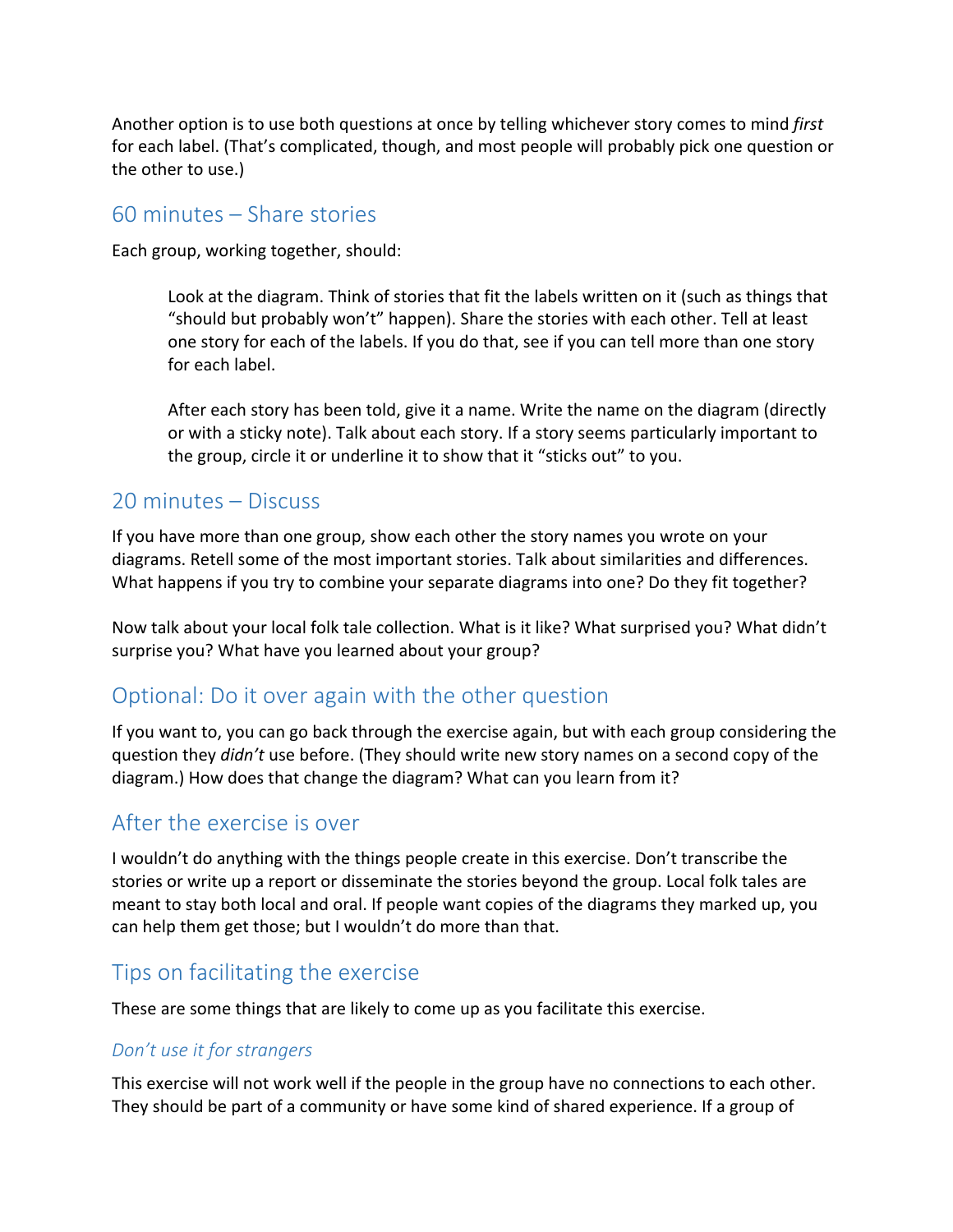complete strangers does this exercise, their landscapes of what can and can't and should and shouldn't happen will be all over the place, and the group won't be able to draw coherent meanings out of it.

If you ever do happen to end up in a situation where you have to use this exercise with a group of random strangers, see if you can *find* some groups of people with similar experiences. For example, you could ask all parents to come together, or all pet lovers, or all scientists, or all fitness enthusiasts. *Then ask them to confine their stories to that topic*. Something like that might work – a folk tale collection about cats – and it might even be interesting. But I wouldn't *plan* to use this exercise with a group of random people; there are better exercises for that situation.

#### Yes, make things up

People who are in a work setting might find this exercise especially difficult, because they aren't used to being asked to "make things up" at work. It might seem like they are being asked to lie. If you find people getting upset about that aspect of the thing, steer them toward the "What **\_\_\_** happen *again*" question. The stories they will tell in that version of the exercise will be real.

In that case, see if you can repeat the exercise another time, maybe a week or two later when people have had a chance to reflect on the experience. See if they are willing to make the plunge into fiction then.

#### *Make sure everyone is telling stories*

This exercise is likely to appeal differently to different personalities. People who love to read folk tales will probably be enthused about creating their own, while others will not. Ask groups to make sure that everyone has a chance to tell at least a few of the stories on their diagram.

#### *People might not agree on what should happen*

Sometimes, even in a small group of three, people might tell stories that represent different perspectives on what should happen. That's fine; that's what you are exploring. Folk tale collections often present conflicting perspectives.

When this happens, ask people to *annotate* the story names they write on their diagrams to show the differing perspectives. For example, if a person tells a story that (they say) should happen, and another person says "No, that shouldn't happen," ask them to put the story name on the diagram *twice*, with "from the perspective of" or "according to" each person or perspective. 

In other words, groups can *use the diagram to represent internal conflict* about the meanings of the stories they have told. Later on, they can use this to spur discussions about the conflicts and what they mean to the group.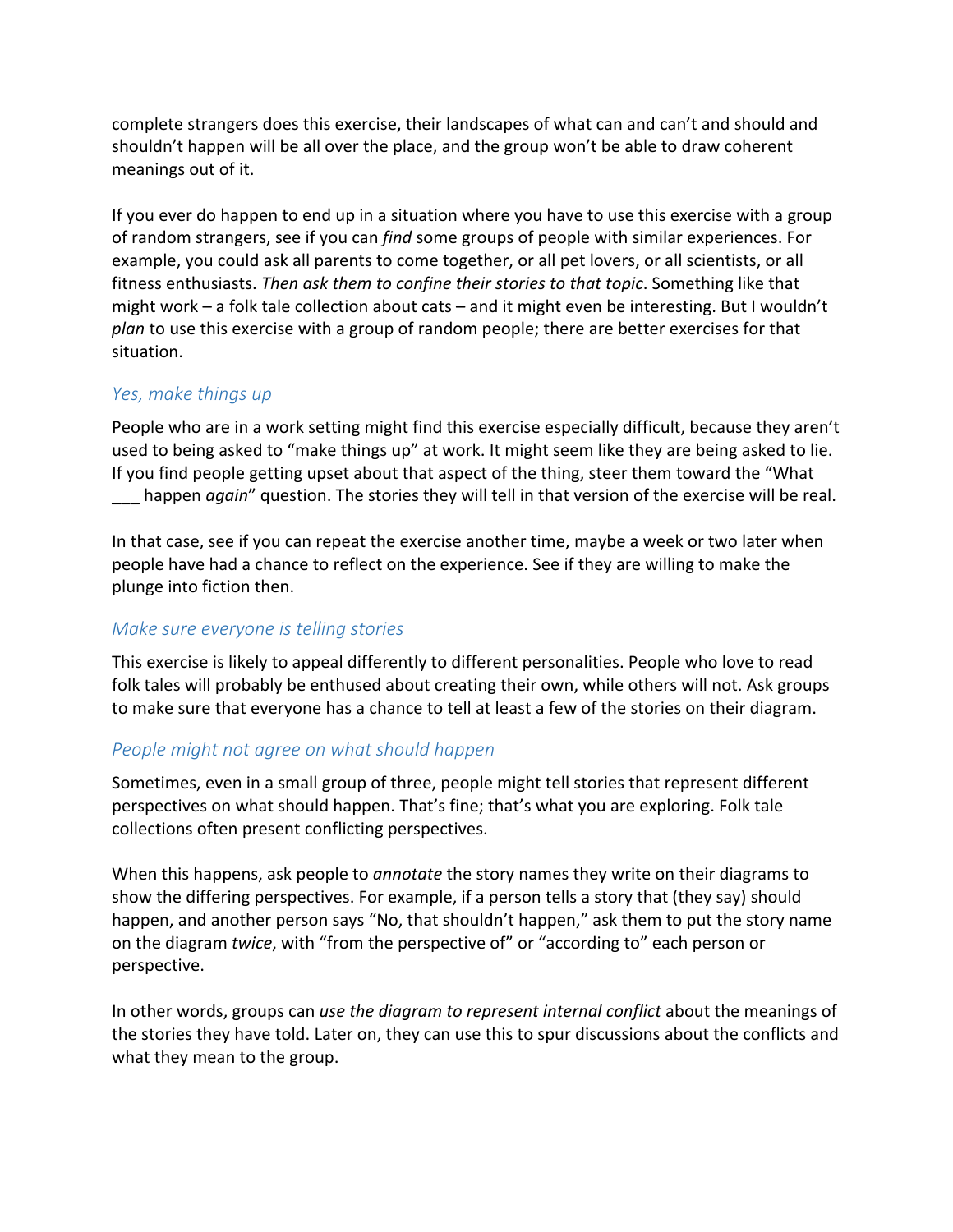#### People might have trouble fleshing out their folk tales

Sometimes when people are making up stories about impossible things, they can't get past a simple outline, like "nobody will ever commit a crime again." When you see people struggling with too-simple stories, try suggesting that they fill in Kenn Adams' story spine. It's a simple story-building exercise used in improv circles, and it goes like this:

- Once upon a time...
- Every day...
- $\bullet$  But one day...
- Because of that...
- Because of that...
- Because of that...
- Until finally...
- And ever since that day...

Ask people to say those words out loud and see what comes to mind to say next. The simple structure might help people put together stories that work for them. I wouldn't give the structure to people who are not having trouble making up stories, because it might get in their way. But for people who are struggling, this will give them something to hold on to.

# Where this exercise came from

This exercise began as a blog post on the PNI Institute blog (pni2.org). I wrote it because I was thinking about innovation and future planning using participatory narrative inquiry. Here is the blog post, in case you're curious about the thinking behind it.

My first thought on this topic [of innovation and future planning using PNI] was that innovation is the area in which I have had the least success in PNI projects. I think this is partly due to the fact that **exploring experiences is inherently a backward-looking process**. So PNI is an easier, simpler fit with goals like discovering unmet needs or making sense of how we got to where we are.

But there's another thing that makes it hard to support innovation with stories: I think **people have forgotten how to fantasize on purpose and in public**. Sure, we all daydream, but we don't take it seriously; we don't *use* it to our advantage. Sometimes we *think* we are imagining the future with stories, but we're really only halfway there, and we can't tell the difference.

The way we *used* to explore the future with stories was through folk tales. These came in many forms, and not just the ones that were preserved in printed compilations. The best folk tales **have always been local**, that is, meant for use within one family or community. Those are the stories that died out first, because nobody wanted to write down stories full of references few people could follow. Indeed, many of the people who recorded folk tales deliberately changed or removed references to local traditions and groups so they could reach wider audiences. Local folk tales once served an important function in communities and groups: they helped people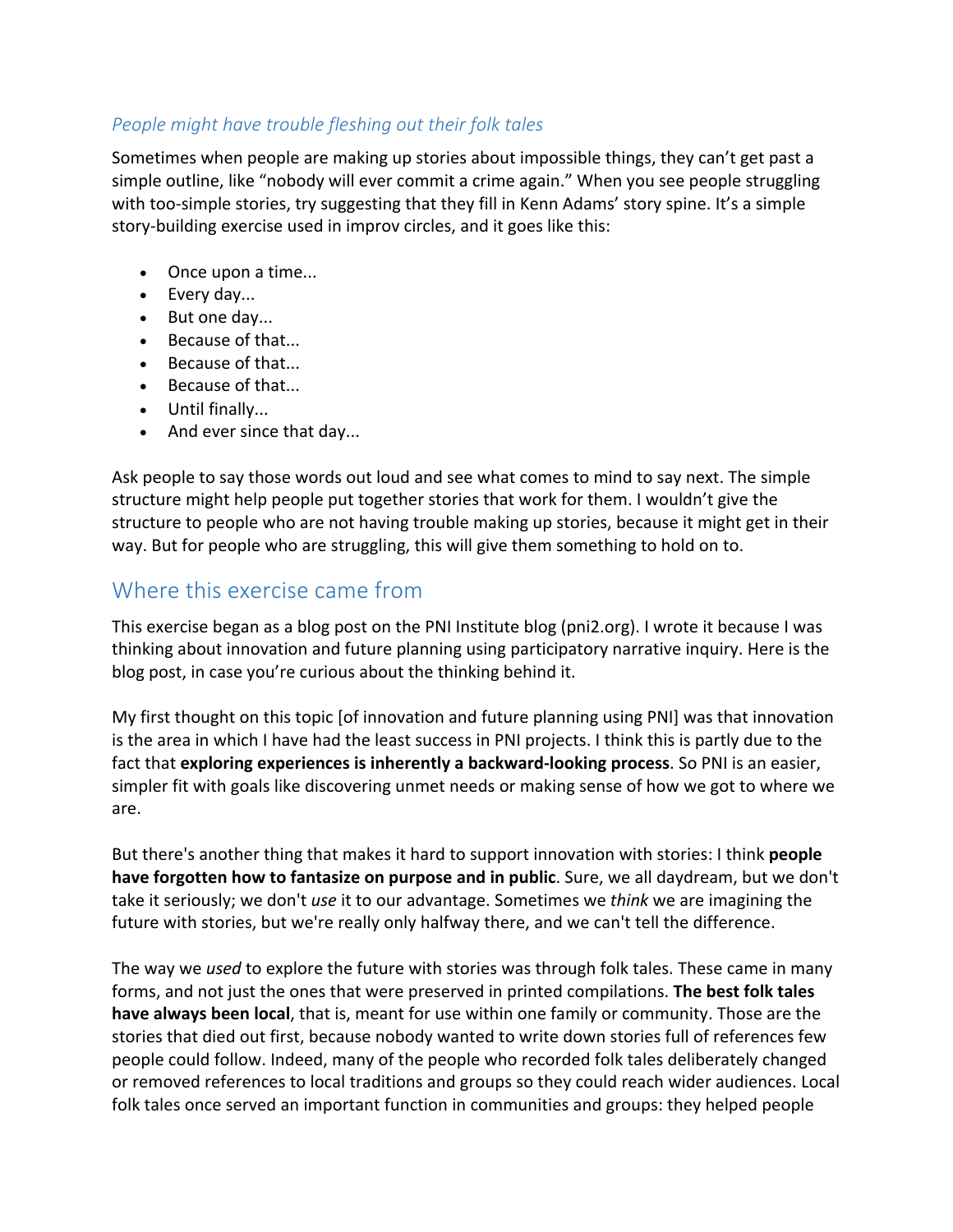collectively explore **what could and couldn't and should and shouldn't happen**, in the past and in the future.

So I was thinking about this, and I thought: What if a group was to **deliberately build a set of local folk tales**? What if they took a space like this one and filled it with stories? [And then there was a picture of the diagram above.]

The two axes on this diagram cover the two things that matter most in folk tales: **desirability** (whether we want something to happen) and possibility (whether it could actually happen). If you think about some of your favorite folk tales, you can locate them in this space. Let's try a few:

- Cinderella: A poor girl never really gets a chance at happiness, but she *should!* That's a "should but probably won't" story.
- The Lion and the Mouse: Being nice really *does* pay off. That's a "should and probably will" story. (Note that possibility, when it comes to folk tales, refers to *meaningful* things like relationships and rules, not trivialities like whether lions and mice can talk. Everyone knows that such displacements are devices designed to enhance exploration, not subjects of exploration.)
- The whole Tinkerbell thing (clap if you believe) is a clear "can't but must" story.
- Any story involving the devil doing awful things to people is a "must never and will never" story.

Anyway (I could do this all day), I hope you can see how using such a diagram to support a **folk tale generating exercise** might be useful. I can see two ways to use it in a workshop setting:

- 1. For each label on the space, tell a story that <u>equilippen</u>.
- 2. For each label on the space, tell a story that happen *again*.

I think it would be best to fill in the diagram with both questions; but which to *start* with would depend on the group.

- 1. Those who think of themselves as **creative** people, or who are bored by the idea of recounting actual facts, or who want to push the envelope of innovation, should start with the first question. Afterward, they can fly back from the land of make-believe to check and ground their perspectives by reflecting on the actual past.
- 2. Those who think of themselves as **practical** people, or who are offended by the idea of "making things up," or who think they are not qualified to "craft" fictional stories, should start with the second question. They should choose a real experience, explain what happened, and then say why they chose that experience and what it might mean if it *did* happen again. Afterward, having tethered themselves to solid anchors in the past, they can venture out into exploring the same questions, but without the word "again."

By the way, the inner rectangle I've drawn on the diagram shows what I've noticed a lot of people do when they explore the future by listing factors and forces and problems and solutions. They *say* they're imagining the gamut of things that could and couldn't and should and shouldn't happen in the future, but they stop at invisible borders around what is likely and